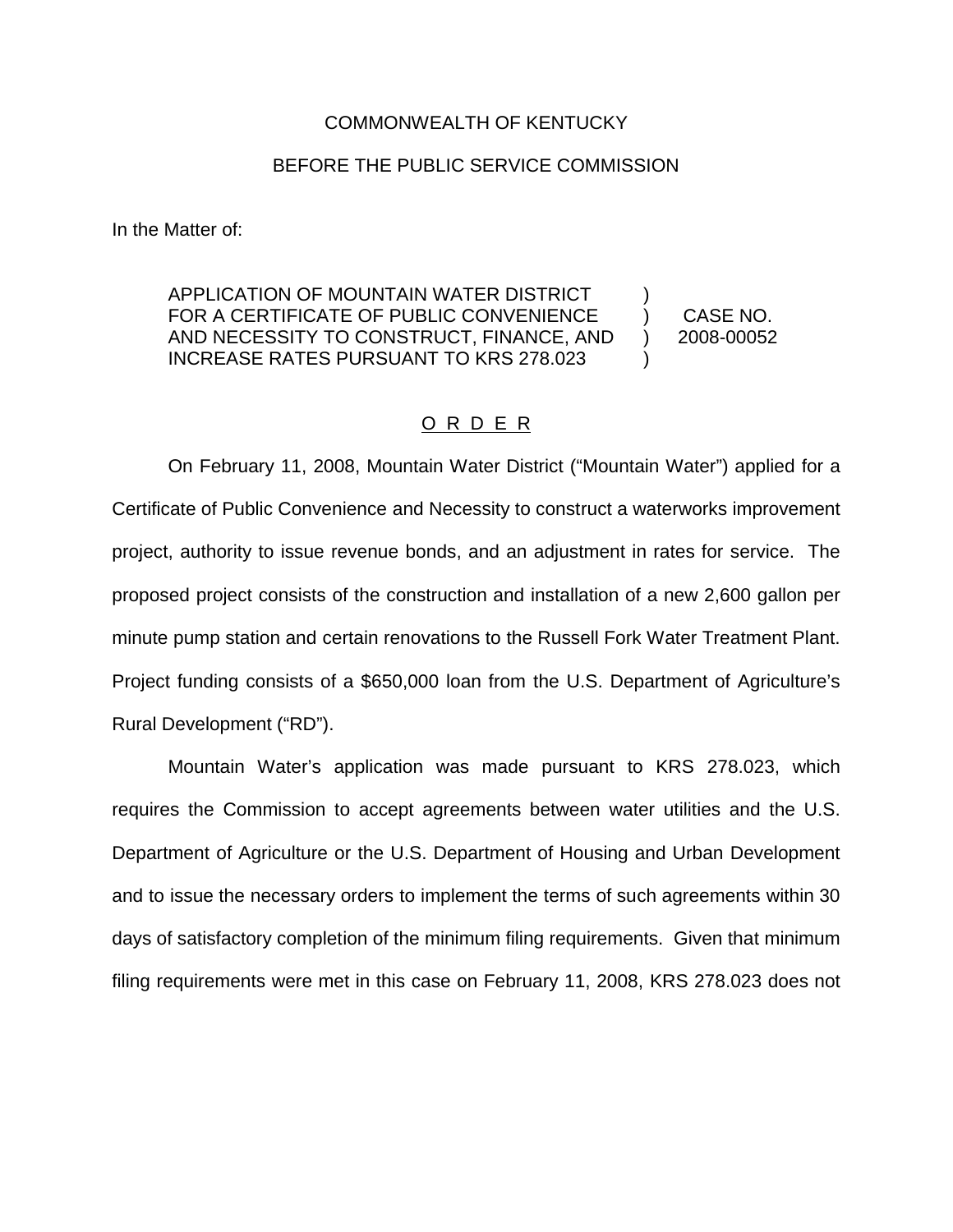grant the Commission any discretionary authority to modify or reject any portion of this agreement.<sup>1</sup>

The Commission notes that, in addition to Mountain Water's rates for general service and for wholesale transactions, RD has required adjustments to Mountain Water's Line Leak Adjustment Rate. We have on previous occasions expressed our concern to RD regarding the use of RD funding to subvert and circumvent the Commission's authority over a water utility's rates and recommended that RD refrain from conditioning its loans and grants upon adjustments to non-recurring rates that are unrelated to the financing of a waterworks improvement project.

IT IS THEREFORE ORDERED that:

1. Mountain Water is granted a Certificate of Public Convenience and Necessity for the proposed construction project.

2. Mountain Water's proposed plan of financing with RD is accepted.

3. Mountain Water is authorized to issue its Waterworks Revenue Bonds to RD in the amount of \$650,000 at an interest rate not exceeding 4.5 percent per annum, maturing over 40 years.

4. The proceeds from the proposed bond issuance shall be used only for the purposes specified in Mountain Water's application.

The Commission notes that, in addition to Mountain Water's rates for general service and for wholesale transactions, RD has required adjustments to Mount Water's Line Leak Adjustment Rate. We have on previous occasions expressed our concern to RD regarding the use of RD funding to subvert and circumvent the Commission's authority over a water utility's rates and recommended that RD refrain from conditioning its loans and grants upon adjustments to non-recurring rates that are unrelated to the financing of a waterworks improvement project. See e.g., Case No. 2007-00385, The Application of Rowan Water, Inc. of Rowan County, Kentucky for a Certificate of Public Convenience and Necessity to Construct, Finance, and Increase Rates Pursuant to KRS 278.023 (Ky. PSC Oct. 12, 2007). We offer the same recommendation in this proceeding.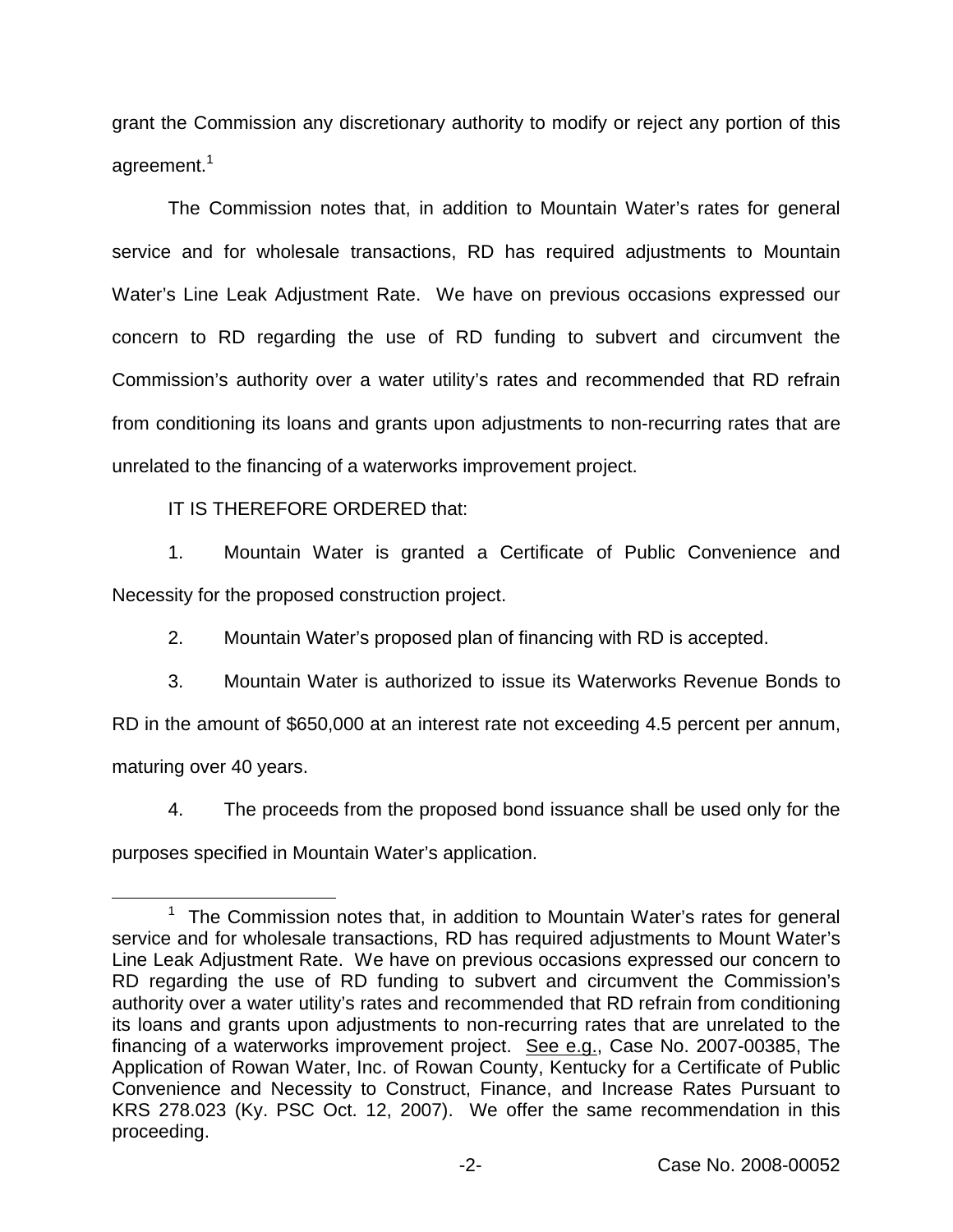5. Notwithstanding Ordering Paragraph 4, if surplus funds remain after the approved construction has been completed, Mountain Water may use such surplus to construct additional plant facility if RD approves of the use, and the additional construction will not result in a change in Mountain Water's rates for service. Mountain Water shall provide written notice of this additional construction in accordance with 807 KAR 5:069, Section 3.

6. Mountain Water shall file a copy of the "as-built" drawings and a certified statement that the construction has been satisfactorily completed in accordance with the contract plans and specifications within 60 days of the substantial completion of the construction certified herein.

7. Mountain Water shall monitor the adequacies of the expanded water distribution system after construction. If the level of service is inadequate or declining, or the pressure to any customer is outside the requirements of 807 KAR 5:066, Section 5(1), Mountain Water shall take immediate action to ensure that the level of service conforms to the regulations of the Commission.

8. Mountain Water shall notify the Commission one week prior to the actual start of construction and at the fifty percent completion point.

9. The rates set out in Appendix A, which is attached hereto and incorporated herein, are the rates approved for service rendered on and after the date of this Order.

10. Within 30 days of the date of this Order, Mountain Water shall file with the Commission its revised tariffs setting out the rates approved herein.

11. Three years from the date of this Order, Mountain Water shall file an income statement, along with any pro forma adjustments, in sufficient detail to

-3- Case No. 2008-00052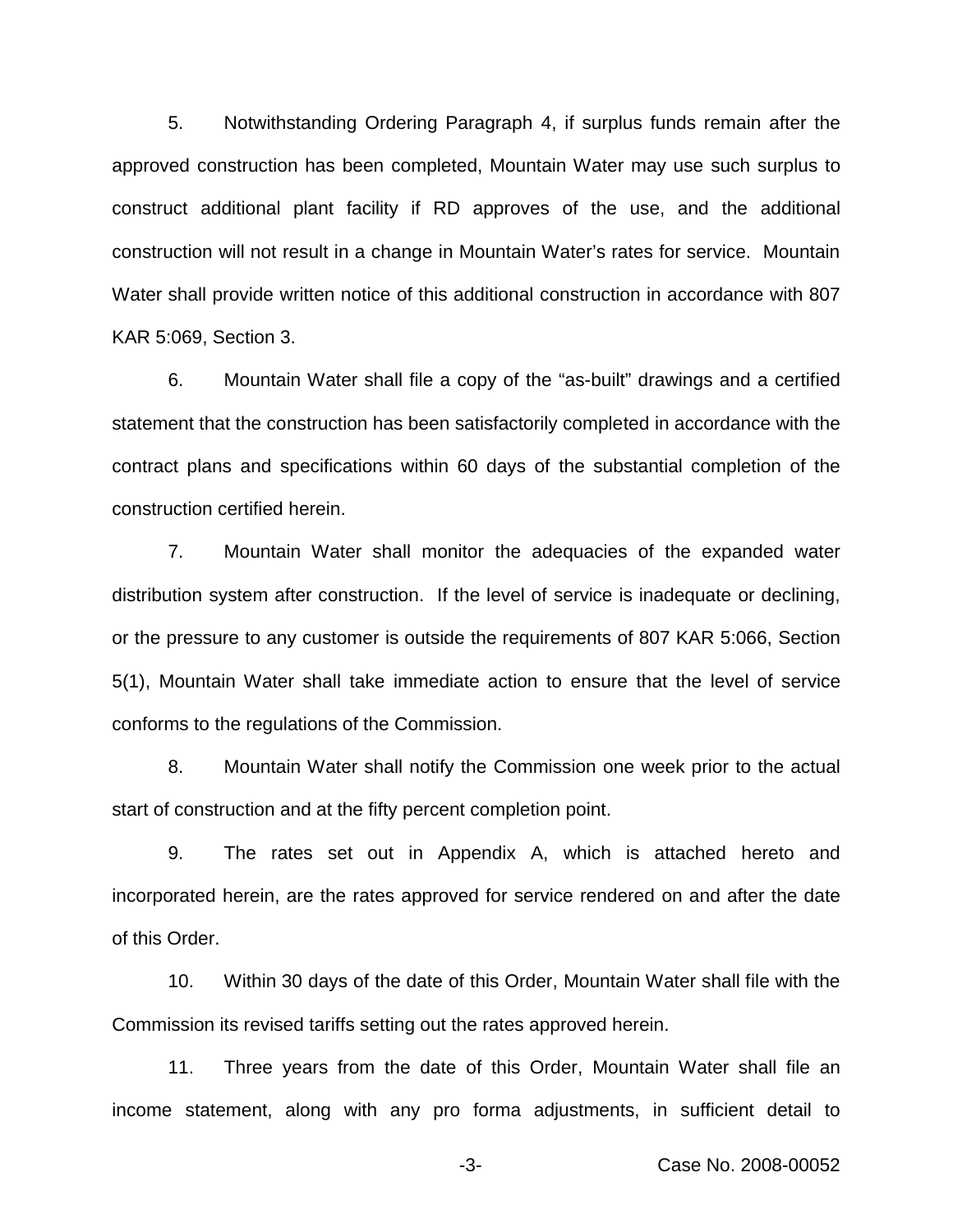demonstrate that the rates approved herein are sufficient to meet its operating expenses and annual debt service requirements.

12. The Executive Director shall serve a copy of this Order upon the RD's State Director.

Nothing contained herein shall be deemed a warranty of the Commonwealth of Kentucky, or any agency thereof, of the financing herein accepted.

Done at Frankfort, Kentucky, this 12<sup>th</sup> day of March, 2008.

By the Commission

ATTEST:

**Executive Director** 

Case No. 2008-00052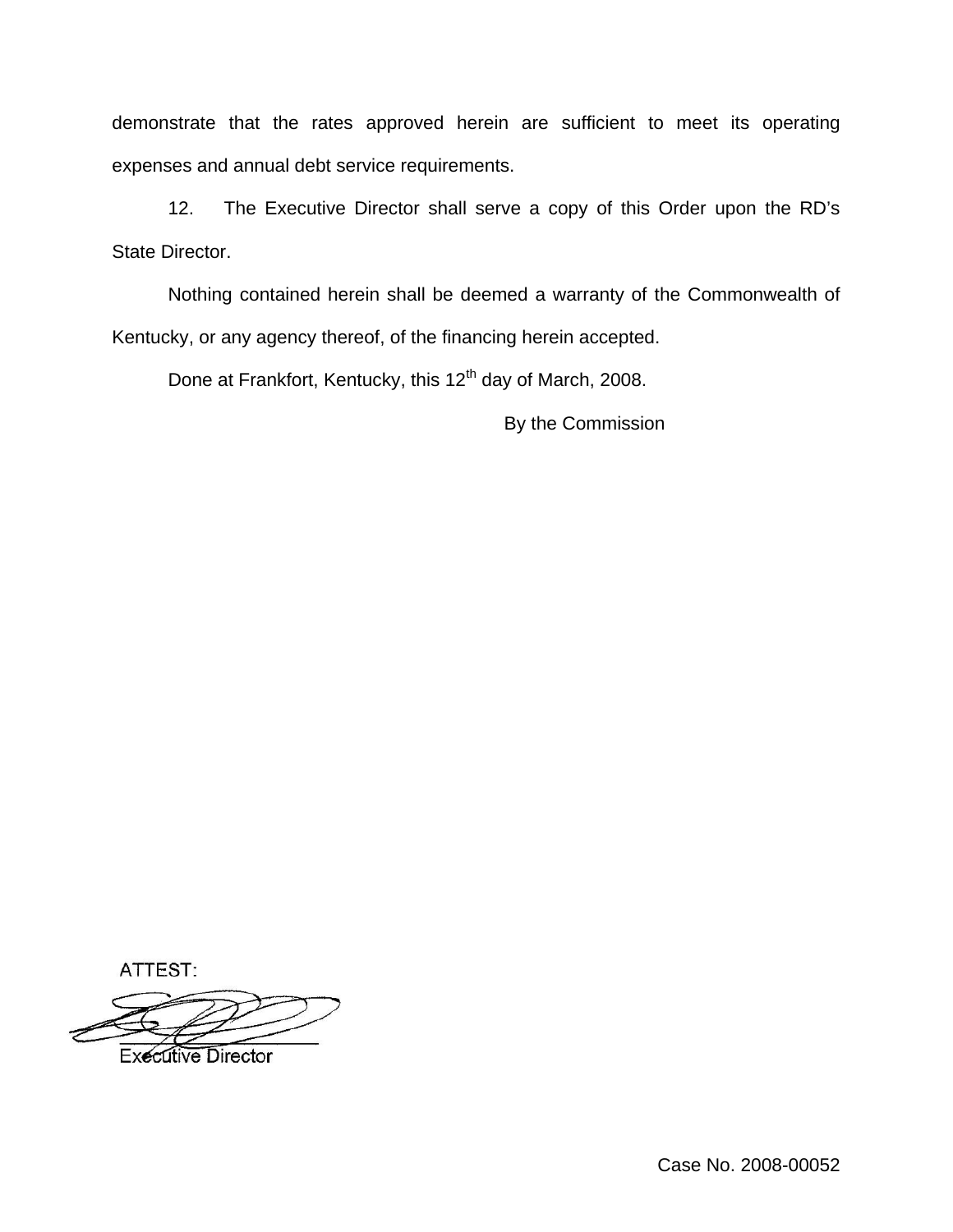# APPENDIX A

# APPENDIX TO AN ORDER OF THE KENTUCKY PUBLIC SERVICE COMMISSION IN CASE NO. 2008-00052 DATED MARCH 12, 2008

The following rates and charges are prescribed for the customers in the area served by Mountain Water District. All other rates and charges not specifically mentioned herein shall remain the same as those in effect under authority of the Commission prior to the effective date of this Order.

## **Monthly Water Rates**

| 5/8" Inch Meter        |                                               |  |                                      |                  |                   |
|------------------------|-----------------------------------------------|--|--------------------------------------|------------------|-------------------|
|                        | First                                         |  | 2,000 Gallons                        | \$20.02          | Minimum Bill      |
|                        | Next                                          |  | 8,000 Gallons                        | 7.01             | Per 1,000 Gallons |
|                        | All Over 10,000 Gallons                       |  |                                      | 6.22             | Per 1,000 Gallons |
| 1" Meter               |                                               |  |                                      |                  |                   |
|                        | First                                         |  | 5,000 Gallons                        | \$42.00          | Minimum Bill      |
|                        | <b>Next</b>                                   |  | 5,000 Gallons                        | 7.01             | Per 1,000 Gallons |
|                        | All Over 10,000 Gallons                       |  |                                      | 6.22             | Per 1,000 Gallons |
|                        |                                               |  |                                      |                  |                   |
|                        | 2 " Meter                                     |  |                                      |                  |                   |
|                        | First                                         |  | 20,000 Gallons                       | \$130.00         | Minimum Bill      |
|                        | All Over 20,000 Gallons                       |  |                                      | 6.22             | Per 1,000 Gallons |
|                        |                                               |  |                                      |                  |                   |
|                        | 3 " Meter                                     |  |                                      |                  |                   |
|                        | First<br>All Over 30,000 Gallons              |  | 30,000 Gallons                       | \$190.00<br>6.22 | Minimum Bill      |
|                        |                                               |  |                                      |                  | Per 1,000 Gallons |
|                        | 4 " Meter                                     |  |                                      |                  |                   |
|                        | First                                         |  | 50,000 Gallons                       | \$300.00         | Minimum Bill      |
|                        | All Over 50,000 Gallons                       |  |                                      | 6.22             | Per 1,000 Gallons |
|                        |                                               |  |                                      |                  |                   |
|                        | 6 " Meter                                     |  |                                      |                  |                   |
|                        | First                                         |  | 100,000 Gallons                      | \$595.00         | Minimum Bill      |
|                        | All Over 100,000 Gallons                      |  |                                      | 6.22             | Per 1,000 Gallons |
| <b>Wholesale Rates</b> |                                               |  |                                      |                  |                   |
|                        |                                               |  |                                      |                  |                   |
|                        | <b>Martin County Water District</b><br>\$2.40 |  |                                      |                  | Per 1,000 Gallons |
|                        | <b>Mingo County Public Service</b>            |  | Per 1,000 Gallons<br>3.75            |                  |                   |
|                        |                                               |  | <b>Nolin Public Service District</b> | 2.40             | Per 1,000 Gallons |
|                        |                                               |  |                                      |                  |                   |